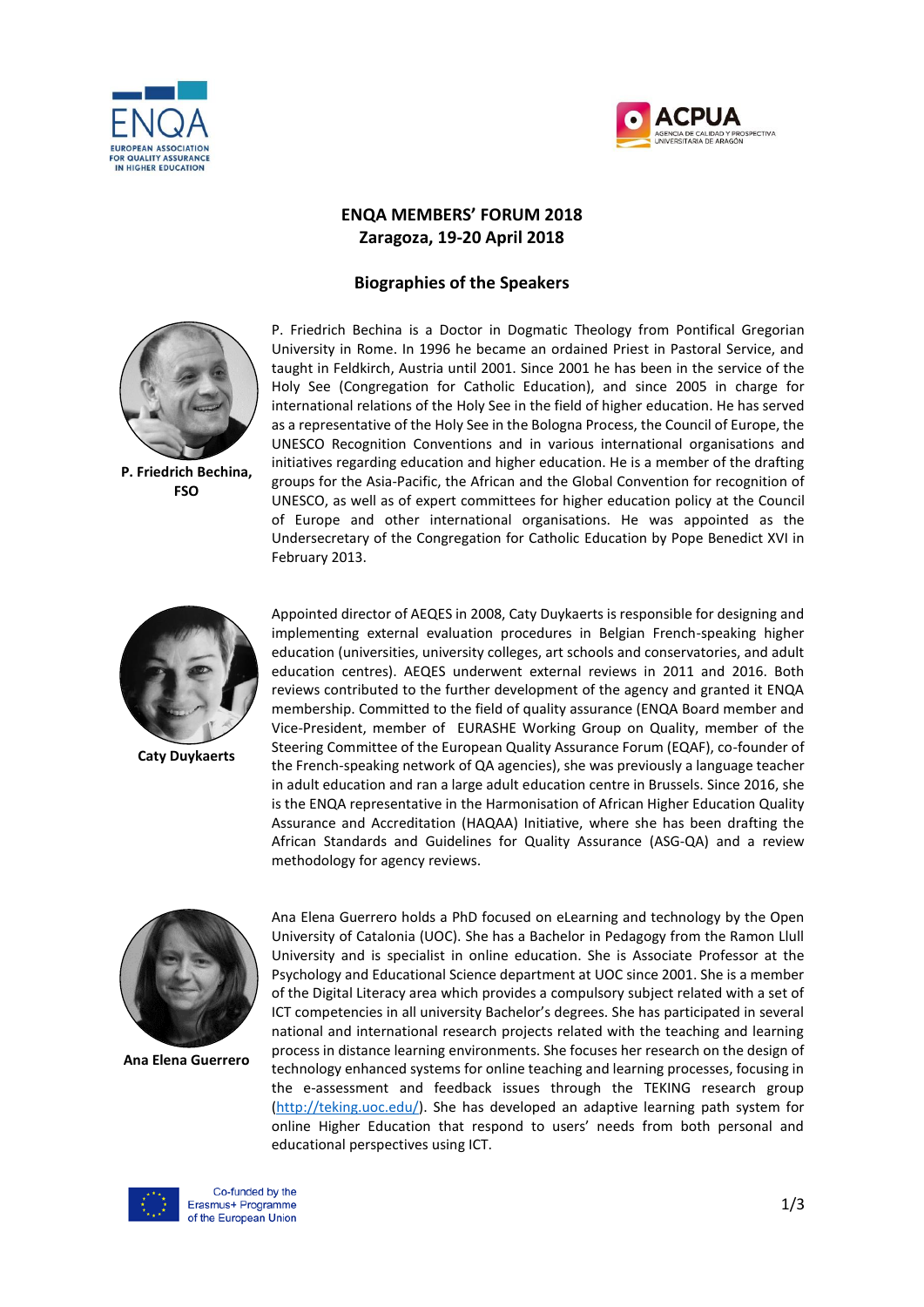She is th[e TeSLA](http://tesla-project.eu/) (An Adaptive trust-based e-assessment System for Learning) project coordinator (H2020 European Project, Ref. EC: 688520) where her role is related with the management of the project as well as the definition of the e-assessment framework for educational institutions behind the project.



**Esther Huertas**

Esther Huertas, PhD, received her qualification as Agronomist Engineer from the Polytechnic University of Catalonia and her B.S. (Food Science and Technology) and M.S. (Environmental Sciences) degrees from the University of Barcelona. She has also received her Ph.D. in Chemical Engineering from the University of Barcelona. In her first appointment, she served as a researcher at the University of Barcelona and followed her professional activity as an assistant professor at the University of Barcelona for three years. She began to collaborate with AQU Catalunya as a student expert at TEEP II project, and in 2006 she got a position at the Agency. She is currently the work package leader of quality assurance in online higher education in [TeSLA](http://tesla-project.eu/) [project](http://tesla-project.eu/) and the Chair of ENQA's working group on e-learning. Previously, she has been involved in virtual programme evaluation at the Open University of Catalunya.



**Tia Loukkola**

Tia Loukkola is Director of Institutional Development at European University Association (EUA). In this capacity she has overall responsibility for the EUA's activities that aim to support member universities in developing their institutional capacity in quality assurance, doctoral education and learning & teaching. In the field of quality assurance this includes the management of EUA's Institutional Evaluation Programme, the European Quality Assurance Forum and various projects run by the association as well as representing EUA at European level policy discussion, including E4 collaboration. Before joining EUA in April 2008 she worked at the University of Turku in Finland for ten years in various capacities both in faculty and central administration. She holds a Master's degree in French language and culture from the same university.



**Dominic Orr**



**Paula Ranne**

Dr. Dominic Orr is a British national, who has a doctorate in comparative education from the Technical University of Dresden. For over a decade he worked for the German Centre for Higher Education and Science Studies (DZHW) as senior researcher and international project leader on higher education governance and conditions of student life (project EUROSTUDENT). Currently he is Senior Researcher at FiBS-Research Institute for the Economics of Education and Social Affairs in Berlin, where he is, inter alia, leading a new study for the German government on the shape of higher education in 2030.

Paula Ranne is the Deputy Director of the ENQA Secretariat. She is responsible for several statutory and planning duties of the association, as well as for coordinating ENQA's involvement in projects on various themes, such as the EU-funded [HAQAA](https://haqaa.aau.org/)  [Initiative.](https://haqaa.aau.org/) She worked for ENQA in Helsinki, Finland, in 2008-2011 and joined the association again in 2014, following its relocation to Brussels, Belgium. Before rejoining ENQA, she worked in Finland in positions relating to higher education and science policies in all academic fields. She holds a master's degree in social sciences.